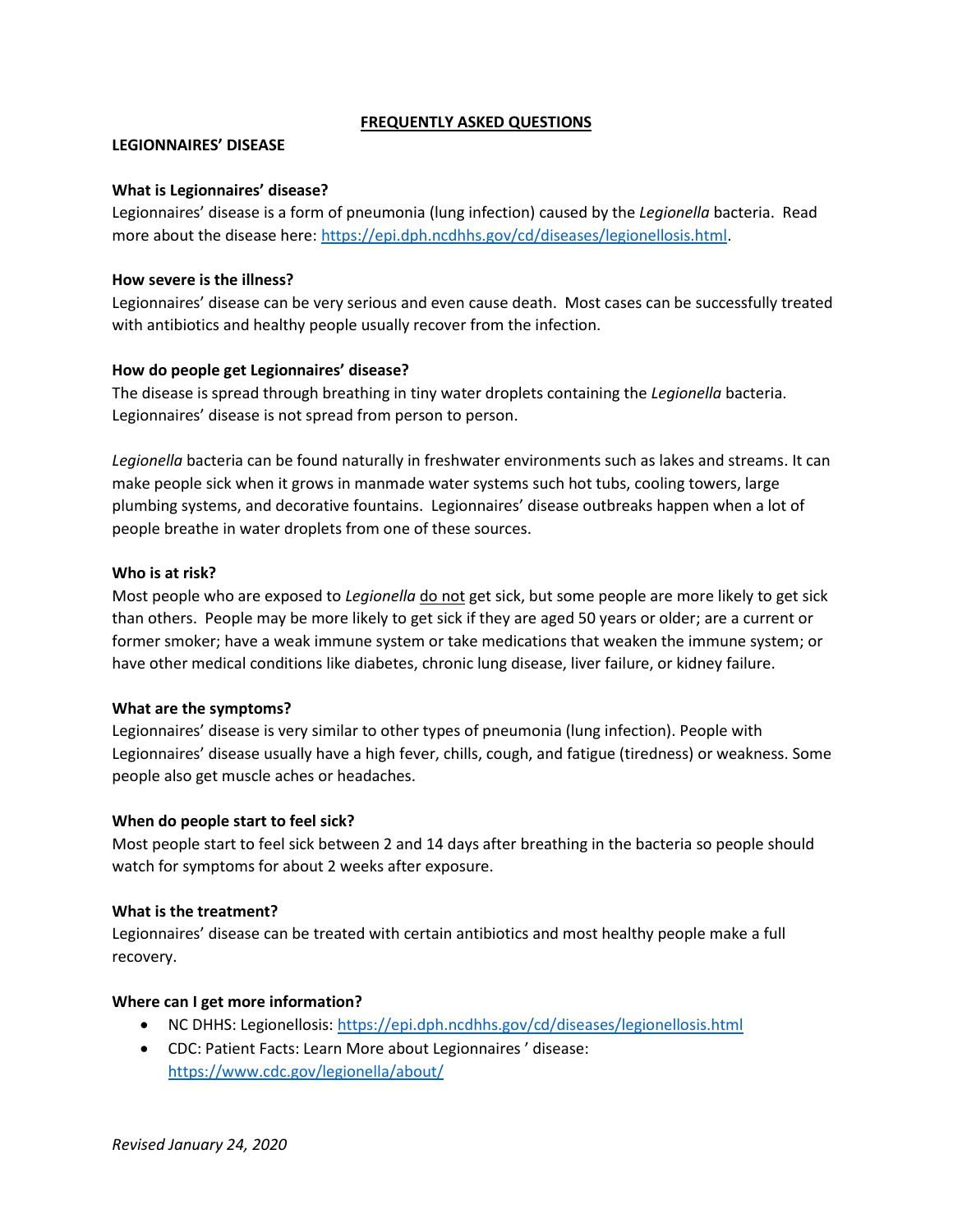# **CASES ASSOCIATED WITH NC MOUNTAIN STATE FAIR**

# **Did people get Legionnaires' Disease from the Fair?**

We believe people were exposed to *Legionella* bacteria at the Mountain State Fair. We found that people who got sick with Legionnaires' disease were much more likely to have visited one particular building (Davis Event Center) at the Mountain State Fair, walked by the hot tub displays, and visited during the second half of the fair than people who did not get sick.

# **How many people became sick after attending the Mountain State Fair?**

We identified 136 cases of Legionnaires' disease or Pontiac Fever in residents of multiple states and North Carolina counties who attended the 2019 NC Mountain State Fair, which took place September 6- 15, 2019 at the Western North Carolina Agricultural Center in Fletcher, NC.

Please go to the state website at<https://epi.dph.ncdhhs.gov/cd/legionellosis/outbreak.html> for the final outbreak report.

# **Who was involved in the investigation?**

Multiple Western NC county health departments, the NC Department of Health and Human Services, the NC Department of Agriculture and Consumer Services, other state health departments, and the U.S. Centers for Disease Control and Prevention (CDC) contributed to the investigation.

## **How did you learn about the cases?**

Doctors and labs are required by law to report all Legionnaires' disease cases to public health. On September 23<sup>rd</sup>, two local health departments told us about an increase in reports of Legionnaires' disease and we quickly identified that most cases were in people who had attended the Mountain State Fair.

# **What did Public Health do about this?**

We immediately initiated an investigation with local health departments to identify the source of the outbreak and ensure that there was no ongoing risk to the public. We interviewed people who became sick with Legionnaires' disease, alerted clinicians, and notified the public. We conducted a joint site visit of the WNC Ag Center to identify sources of aerosolized water and collected water samples. We then conducted further interviews of fair attendees to determine which fair activities and locations were associated with the outbreak. We have released the final report from our investigation here (LINK).

### **I (or my family member) visited NC Mountain State Fair and became ill afterwards. What should I do?**

The length of time from exposure to when people experience symptoms is generally between 2-14 days. This time window for the fair has now passed and state health officials do not expect any additional cases to be reported. If you experience symptoms consistent with pneumonia, please contact your health care provider.

### **Is the Western North Carolina Agricultural Center safe?**

People can get Legionnaires' disease when they breathe in small droplets of water in the air (also called aerosolized water) that contain the bacteria. Health officials have not identified any significant ongoing